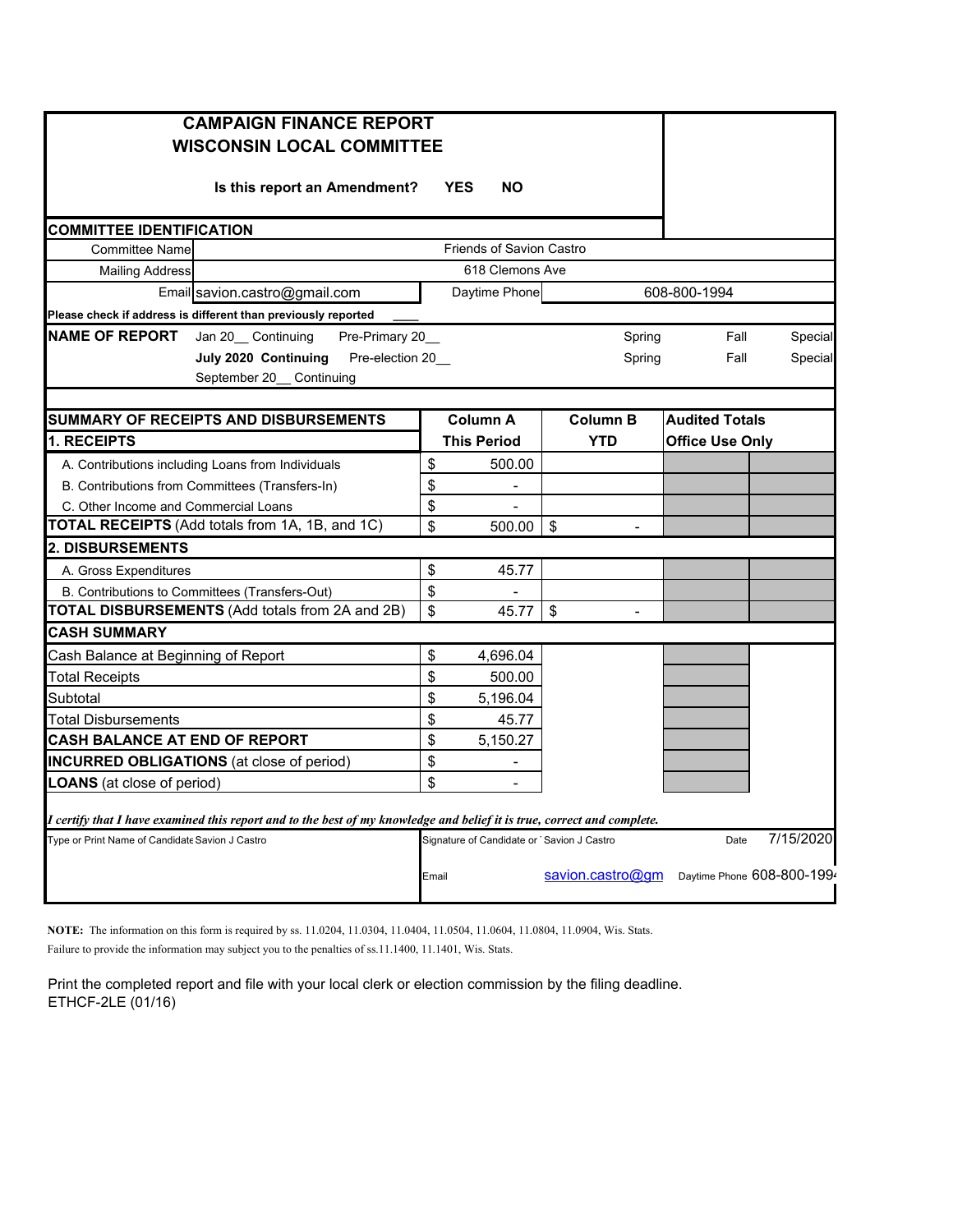## SCHEDULE 1-A**Contributions Including Loans from Individuals**

| <b>IN-KIND</b> | <b>CONDUIT</b> | <b>DATE</b>       | <b>LAST</b>           | <b>FIRST</b> | <b>ADDRESS</b>               | <b>CITY</b> | S <sub>T</sub> | ZIP      | <b>OCCUPATION</b> | <b>AMOUNT</b>     | <b>YTD</b> | <b>COMMENTS</b> |
|----------------|----------------|-------------------|-----------------------|--------------|------------------------------|-------------|----------------|----------|-------------------|-------------------|------------|-----------------|
|                |                |                   |                       |              | 2133 Oakridge                |             |                |          |                   |                   |            |                 |
|                |                | 01/05/20 Matthias |                       | Mary         | Ave                          | Madison     | WI             | 53704    |                   | 200.00<br>\$      |            |                 |
|                |                |                   |                       |              |                              |             |                |          |                   |                   |            |                 |
|                |                |                   |                       |              | 7860 Cobblestone             |             |                |          |                   |                   |            |                 |
|                |                |                   | 01/10/20 Aranda-Pino  | Gabrielle    | Court                        | Verona      | WI             | 53593    |                   | 25.00<br>\$       |            |                 |
|                |                | 01/12/20 Olsen    |                       | <b>Brita</b> | 441 N Baldwin St             | Madison     | WI             | 53703    |                   | 5.00              |            |                 |
|                |                | 01/20/20 Miller   |                       | Elizabeth    | 101 N Blount St              | Madison     | WI             | 53703    |                   | \$<br>\$<br>35.00 |            |                 |
|                |                |                   |                       |              |                              |             |                |          |                   |                   |            |                 |
|                |                |                   |                       |              | 412 Wisconsin                |             |                |          |                   |                   |            |                 |
|                |                |                   | 01/22/20 Crawford     | Ryan         | Ave                          | Madison     | WI             | 53703    |                   | \$<br>25.00       |            |                 |
|                |                | 01/22/20 Brooks   |                       | Patricia     | 615 W Main St                | Madison     | W              | 53703    |                   | \$<br>20.00       |            |                 |
|                |                |                   |                       |              | 7856 Wood Reed               |             |                |          |                   |                   |            |                 |
|                |                |                   | 02/09/20 Peyton-Caire | Lisa         | Drive                        | Madison     | WI             | 53719    |                   | \$<br>25.00       |            |                 |
|                |                | 03/12/20 Olsen    |                       | <b>Brita</b> | 441 N Baldwin St             | Madison     | WI             | 53703    |                   | \$<br>5.00        |            |                 |
|                |                | 03/13/20 Loberg   |                       | Callan       | 932 N Racine Ave Chicago     |             | IL.            | 60642    |                   | \$<br>100.00      |            |                 |
|                |                | 04/12/20 Olsen    |                       | Brita        | 441 N Baldwin St             | Madison     | WI             | 53703    |                   | \$<br>5.00        |            |                 |
|                |                |                   | 05/11/20 Snellman     | Jussi        | 5613 Taychopera<br><b>Rd</b> | Madison     | WI             | 53705    |                   | \$<br>50.00       |            |                 |
|                |                | 05/12/20 Olsen    |                       | <b>Brita</b> | 441 N Baldwin St             | Madison     |                | WI 53703 |                   | \$<br>5.00        |            |                 |
|                |                |                   |                       |              |                              |             |                |          |                   |                   |            |                 |
|                |                |                   |                       |              |                              |             |                |          |                   |                   |            |                 |
|                |                |                   |                       |              |                              |             |                |          |                   |                   |            |                 |